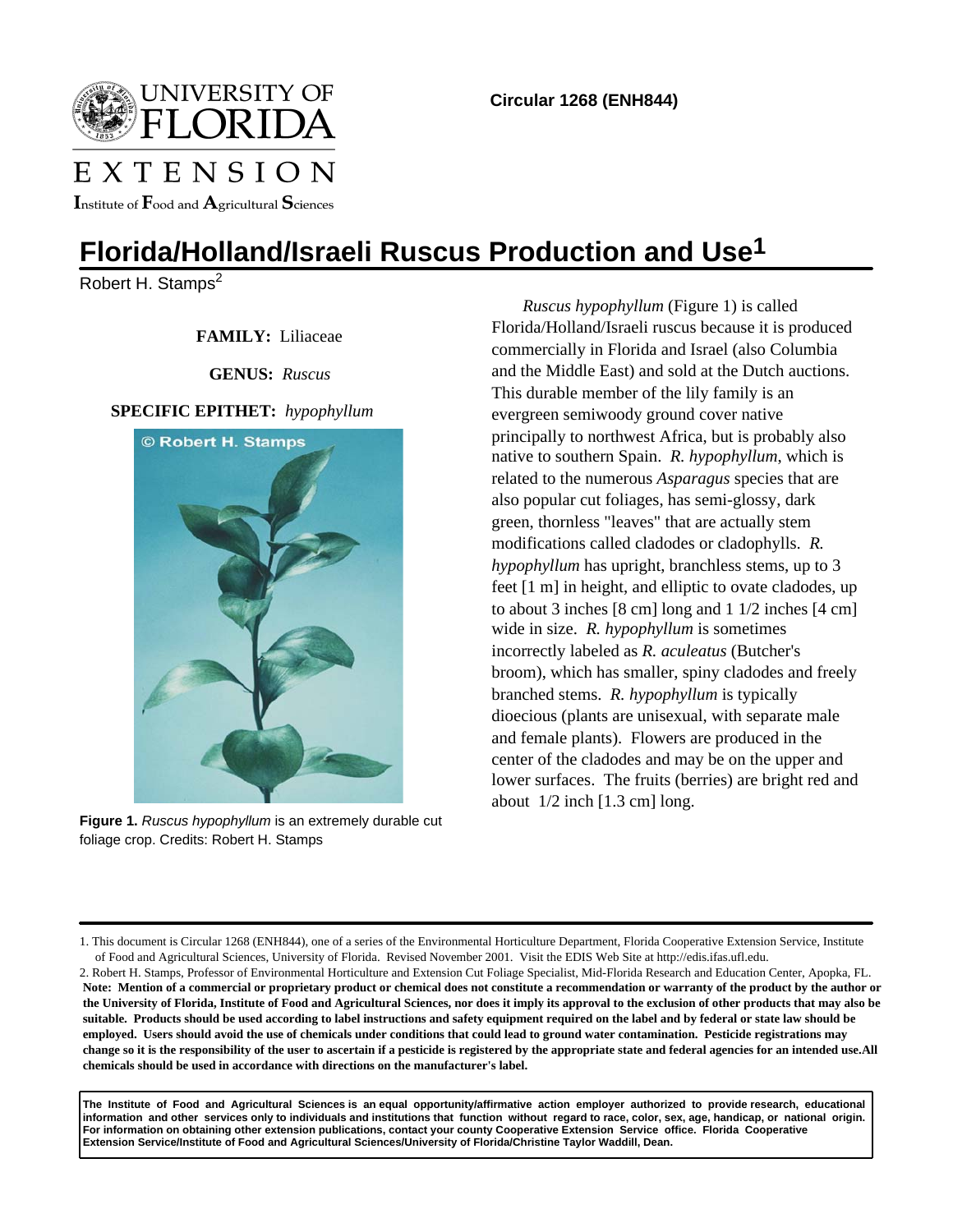# **Floral Design, Landscape and Interiorscape Uses**

## **Floral Design Use**

*R. hypophyllum* stems make good line (linear) materials in floral arrangements. In addition, *R. hypophyllum* can be used as a filler element and as a Christmas green, especially if its red berries are present. *R. hypophyllum* can be used dried or fresh and is extremely durable—for example, stems harvested in mid-December and stored at 40°F [4°C] have been successfully used in arrangements as long as five months later. Israeli ruscus foliage is available year-round.

## **Landscape Use**

*R. hypophyllum* can be used as a ground cover in the landscape, especially in shaded locations. Other species of ruscus (*R. aculeatus*, *R. hypoglossum*) can tolerate competition from tree roots and drought, and experience in Florida indicates that *R. hypophyllum* is similarly tolerant.

## **Interiorscape Use**

*R. hypophyllum* has potential for use as an indoor ground cover, but research is needed to determine optimum interior light and fertilizer levels for this crop.

## **General Cultural Requirements**

*R. hypophyllum* can be grown successfully in containers or in the ground; however, production in pots seems to reduce the incidence of bacterial leaf spot caused by *Pseudomonas andropogonis* (see diseases, bacterial, in common cultural problems section).

**Fertilizer:** In an experiment at the Mid-Florida Research and Education Center - Apopka, plants growing in 8-inch [20-cm] containers responded with increased stem numbers and total stem weight as fertilizer rates were increased. The  $17N-6P_2O_5 - 12K_2O$  [17N-2.6P-10K] fertilizer (Sierra, Grace/Sierra, Milpitas, CA 95035) was applied every two months at 0.18, 0.35 or 0.53 ounce [5, 10, or 15 grams] per container. Stem production was increased 19% and 32%, and total weight of

stems was increased 24% and 37% by the medium and high fertilizer rates, respectively, compared to the low rate. However, average stem weight and vase life were not affected by fertilizer rate.

**Light:** *R. hypophyllum* does best under shade. Heavy shade produces fewer but longer stems, with larger cladodes than lower shade. Ten percent more stems were produced under 50% compared to 70% shade, but the average weight of stems produced under the two shade levels was not different.

**Planting:** *R. hypophyllum* plants appear to transplant well if they are of sufficient size at the time of planting. Israeli extension agents suggest that plants should be grown in 6-inch [15-cm] pots before they are planted in the field. Limited observations in Florida indicate that small plants transplanted into the field generally develop quite slowly, although they do become established and eventually grow into producing plants.

**Propagation:** Traditionally, asexual propagation of *R. hypophyllum* has been by division of the underground rhizome. Vegetative buds on the rhizomes will develop into plants and this method of propagation helps assure that propagules will have the characteristics of the original plant. More recently, this crop has been propagated using tissue culture, a newer asexual method. *R. hypophyllum* can also be propagated by seed.

**Soil:** *R. hypophyllum* thrives in moist, loamy soils but tolerates a wide variety of soils and soilless growing media. In an experiment conducted under shadehouse conditions, yield (on a fresh weight basis) was 12% higher from pots containing a Florida sedge peat:builders' sand mix (3:1, volume:volume) than from those containing a commercial soilless container mix. The difference in yield may have been due to the greater water-holding capacity of the peat:sand mix and might have been eliminated if watering had been more frequent for plants in the commercial mix.

**Temperature:** *R. hypophyllum* will tolerate a wide range of temperatures; however, immature stems may be damaged if temperatures drop below freezing and mature stems may be injured during severe freezes. In addition, *R. hypophyllum* will not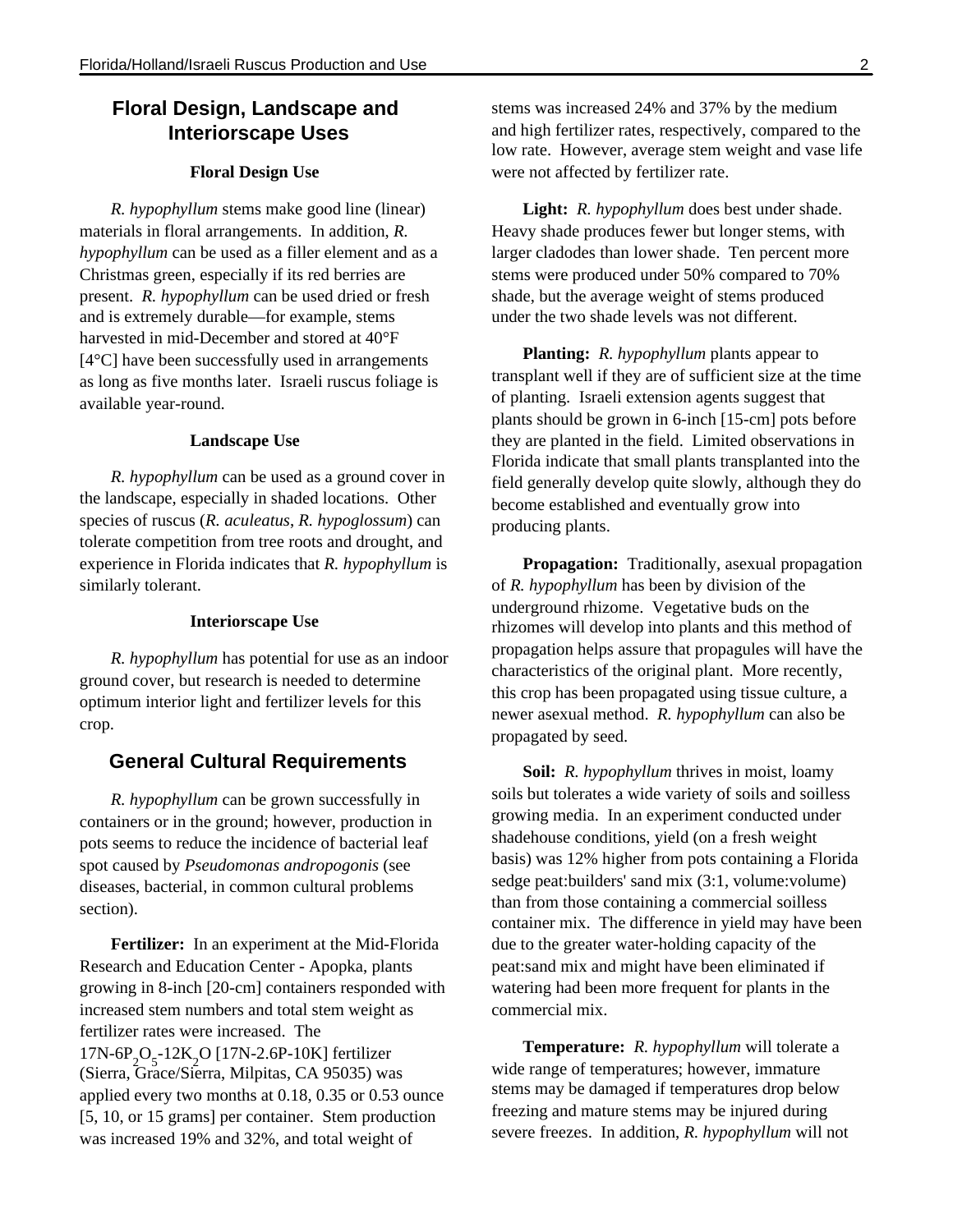produce new stems if it does not experience cool temperatures in the fall or winter.

**Water:** Ruscus (at least *R. aculeatus* and *R. hypoglossum*) are reportedly tolerant of both wet and dry conditions.

## **Common Cultural Problems**

**Pests: Undoubtedly this list will increase with time as more and more of this crop is produced in Florida.**

## **Insects:**

**Scale** (*Pseudaulacaspis cockerelli*, formerly known as *Phenascaspis natalensis* and *Phenacaspis cockerelli,* has been identified as feeding on *R. hypophyllum* in Florida (Figure 2). According to Florida Department of Plant Industry records, other scale species *— Aspidiotus spinosus*, *Chrysomphalus aonidum*, and *Ischmaspis longirostris* — have been identified on other species of ruscus and closely related genera.)



**Figure 2.** False oleander scale (*Pseudaulacaspis cockerelli*), also known as magnolia white scale, on Florida/Israeli/Holland ruscus. Credits: Lance S. Osborne

Symptoms - False oleander scale, a.k.a. magnolia white scale, feeds on ruscus cladodes and stems. Adult females are white, waxy and pear-shaped, with the narrow end brown. Preadults are oval and yellowish to orangish. Adults often line up along or near major veins in the cladodes.

Control - Systemic materials are preferred because it is difficult to penetrate the waxy outer coating of the scale. Few materials control false oleander scale and fewer still are labeled for use on ruscus. Interestingly, oil and soap sprays have been effective if applied properly and repeatedly. Some biological control agents, e.g. fungi, that have been tested for control of this pest have not been able to force their way under the waxy armor.

The following notes provide information from other countries regarding insect interactions with plants closely related to *R. hypophyllum*. This knowledge may be useful in the future.

Note 1: In a study designed to find potential insecticides for controlling the **caterpillar** (larvae) of *Spodoptera littoralis*, it was found that *R. hypoglossum* was highly toxic to *S. littoralis*. In fact, mortality of larvae feeding on this *Ruscus* species, which is closely related to *R. hypophyllum,* was 100%. *S. littoralis* is related to the beet armyworm (*S. exigua*), a common and difficult to control pest on many crops in Florida.

Note 2: The black vine **weevil** (*Otiorrhyncus sulcatus*), which does not presently occur in Florida, is a troublesome pest of Italian "ruscus" (*Danae racemosa*) in Italy. It was found that two commonly used insecticides with ornamental labeling, acephate (Orthene) and chlorpyrifos (Dursban), provided effective control of this insect pest.

#### **Diseases:**

**Bacterial -**

## **Leaf spot/blight** (*Pseudomonas andropogonis*)

Symptoms - Small, water-soaked spots start on cladodes and stems and rapidly expand into large areas up to 1/2-inch [1.2 cm] in diameter; spots are reddish brown with water-soaked, frequently chlorotic margins (Figure 3).

Control - Keep foliage as dry as possible by using cultural practices that avoid the use of overhead irrigation, irrigate when the foliage will dry most rapidly, and protect the foliage from rain. Compared to growing plants in the ground, production of this crop in containers seems to reduce, but not eliminate,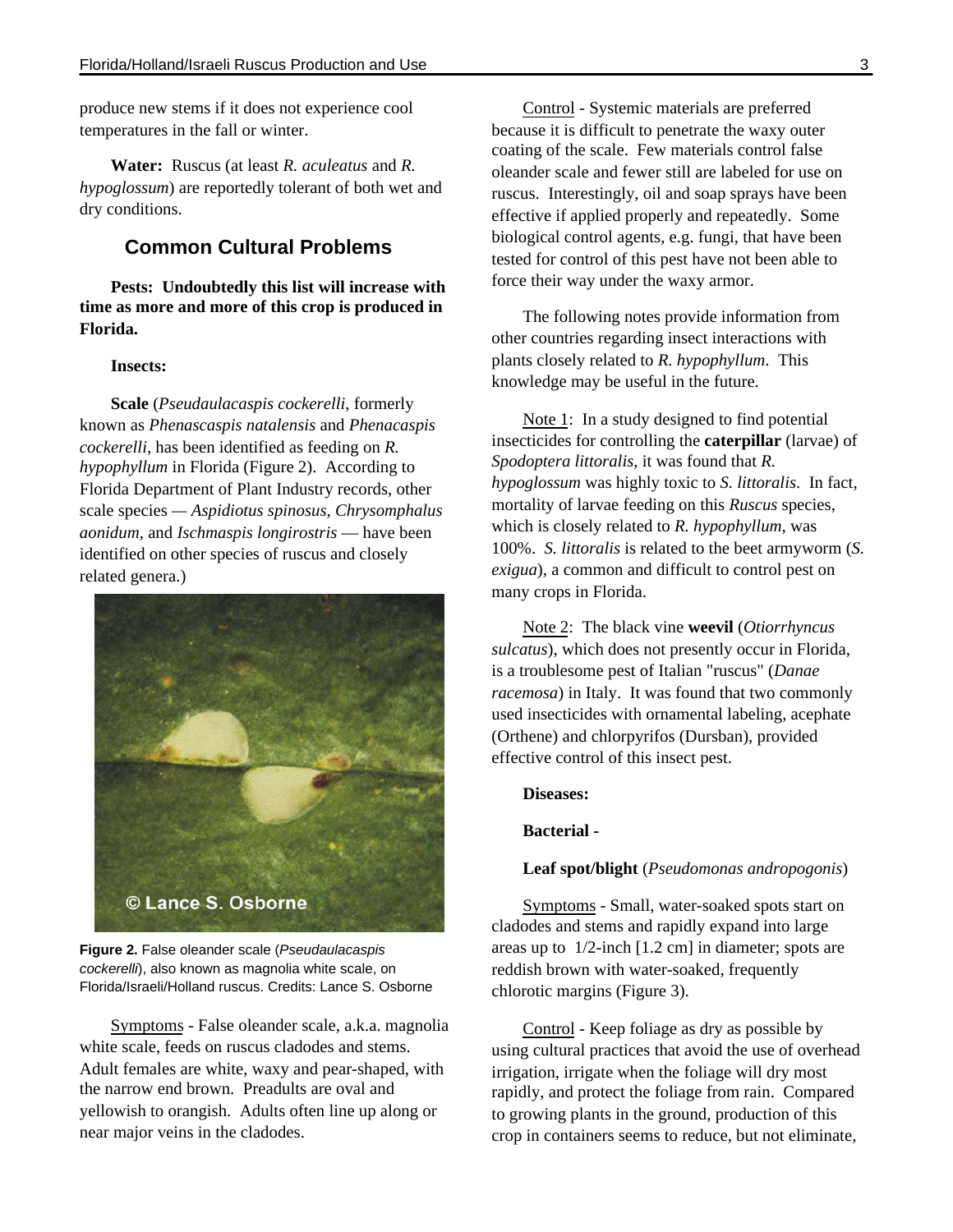

**Figure 3.** Bacterial leaf spot caused by *Pseudomonas andropogonis* starts as small, water-soaked spots that can rapidly expand to large reddish-brown blemishes with water-soaked, chlorotic margins. Credits: Robert H. Stamps



**Figure 4.** Copper compounds had no effect on percentage of *R. hypophyllum* stems damaged by *Pseudomonas andropogonis*. Graph bars sharing any letter are not different (*P*. = 0.05).

the incidence of this disease. In addition, copper-containing compounds and antibiotic sprays may be of some help. However, in a recent test of five copper compounds, the percentage of stems made unsalable due to damage by *P. andropogonis*

was the same for copper-treated plants as for untreated control plants (Figure 4). In addition, this pathogen and the crop (*R. hypophyllum*) are not on the label of many of these products. Growers should be aware that the repeated use of copper compounds may lead to high enough levels in the soil to damage the plants.

## **Fungal** -

**Leaf spot** (*Cercospora* spp.)

Symptoms - Water-soaked lesions, irregular necrotic spots.

Control - Keep foliage as dry as possible by using cultural practices that avoid the use of overhead irrigation, irrigate when the foliage will dry most rapidly, and protect the foliage from rain. Sanitation, i.e. removal of infected foliage, may help. In addition, fungicides labeled for controlling *Cercospora* may be helpful.

# **Harvesting and Postharvest Considerations**

**Harvesting and Handling:** Ruscus stems are harvested with clippers and are frequently bundled ten per bunch using rubber bands. Stem lengths are generally in the range from 30 to 45 cm [10 to 18 inches]; however, longer stems can be produced if desired.

Yield: Yield estimates from Israeli extension personnel have been as high as 1,482,600  $s$ tems•ha<sup>-1</sup>•yr<sup>-1</sup> [600,000 stems/acre/year]. However, data from Israel put that number at 681,818 stems•ha<sup>-1</sup>•yr<sup>-1</sup>[276,500 stems/acre/year]. This average, of course, would include both acreage not yet in full production and some that was old and possibly exhibiting declining production.

**Storage and Shipping:** Restorage and shipping of this crop is encouraged. Stems will hold for months in waxed corrugated fiberboard containers at temperatures around 4°C [40**°**F].

**Vase life:** Typically, stems of Israeli ruscus and closely related species will last in arrangements for a month or longer. Combinations of 8-hydroxyquinoline citrate (a microorganism